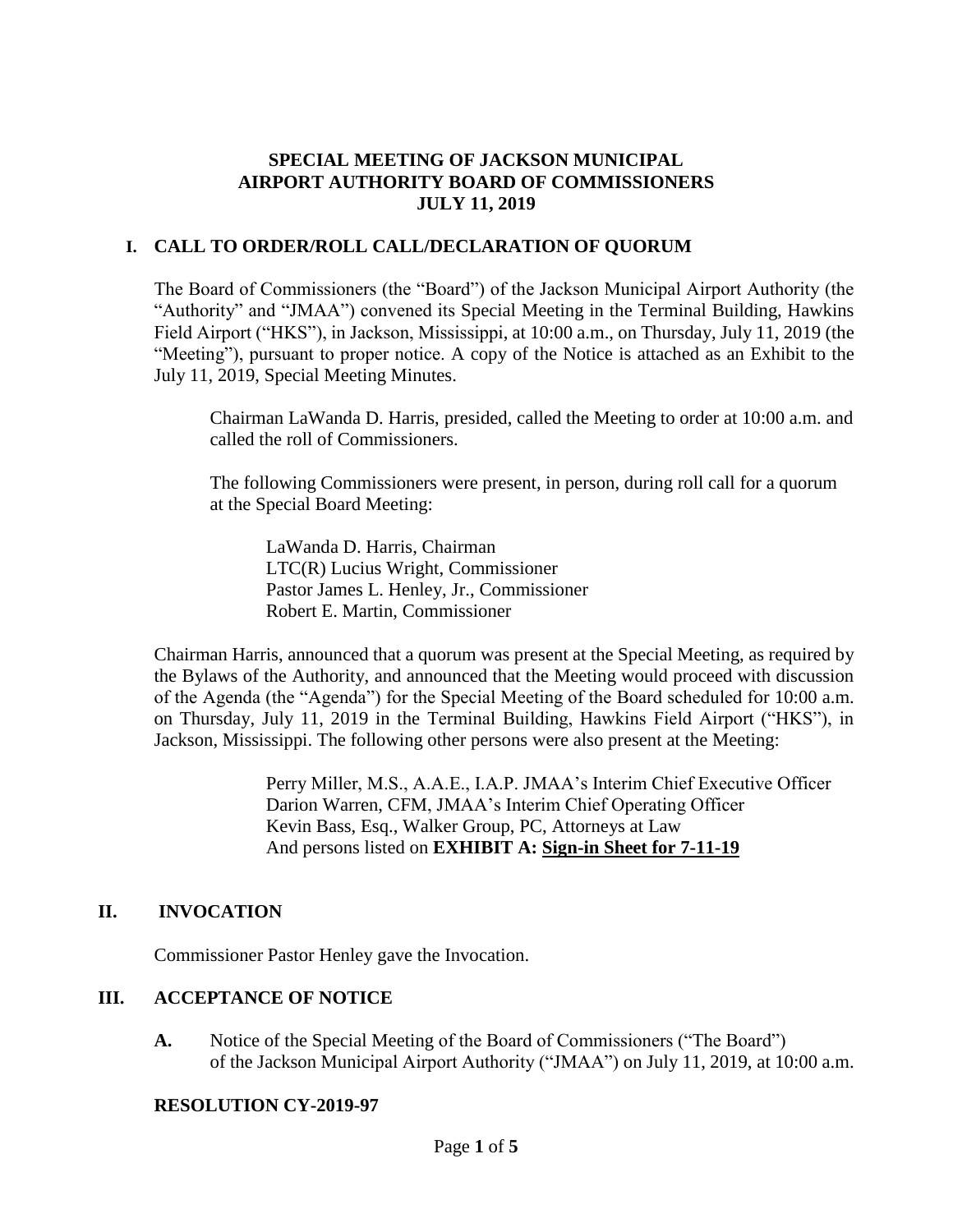# **APPROVAL OF THE NOTICE OF THE JULY 11, 2019 SPECIAL MEETING**

After discussion and review, and upon the motion made by Commissioner Martin, seconded by Commissioner LTC(R) Wright, and approved by unanimous vote (4-0-0), the following resolution was made and entered.

**RESOLVED**, that the Board hereby approves the Notice of the July 11, 2019, Special Meeting and directs that said notice be filed in the appropriate minute book and records of the Authority.

Yeas: Harris, Henley, Martin, Wright Nays: None Abstentions: None

July 11, 2019

# **IV. PUBLIC COMMENTS**

None.

# **V. ACTION ITEMS**

# **A. OTHER MATTERS**

#### *1. JMAA Fiscal Year 2020 Operating Maintenance Budget Presentation by Perry J. Miller, A.A.E., Interim CEO and Arnetrius Branson, CFO*

Mr. Perry J. Miller, A.A.E., Interim Chief Executive Officer, addressed the Commissioners and informed them that a draft of the Fiscal Year 2020 Budget is being presented for their consideration. He requested the Commissioners to ask any questions and voice any concerns. Also, he noted that a goal of the budget was to ensure that the landing fee remains flat through fiscal year 2020. He also noted that the budget will reflect that JMAA will have to rely on the State of Mississippi to assist with the projects at Hawkins Field Airport.

Next, Mrs. Arnetrius Branson, JMAA's Chief Financial Officer, provided information concerning the particulars of the draft budget contained in the JMAA Fiscal Year 2020 Annual Budget Presentation. The JMAA Fiscal Year 2020 Annual Budget Presentation is attached as an exhibit to the July 11, 2019, Special Meeting Minutes. The components of the Budget Presentation included the following: "Financial Metrics/Goals" (page 2); "Statement of Income and Expenses – FY19 Forecast / FY20 Budget" (page 9) "Major Operating Revenue Changes FY19 Forecast / FY20 Budget" (page 12); "Major Operating Expense Changes FY19 Forecast / FY20 Budget" (pages 16-18); and "2020 Capital Budget" (page 25).

The Commissioners, along with Mr. Miller, Interim CEO, and Mrs. Arnetrius Branson,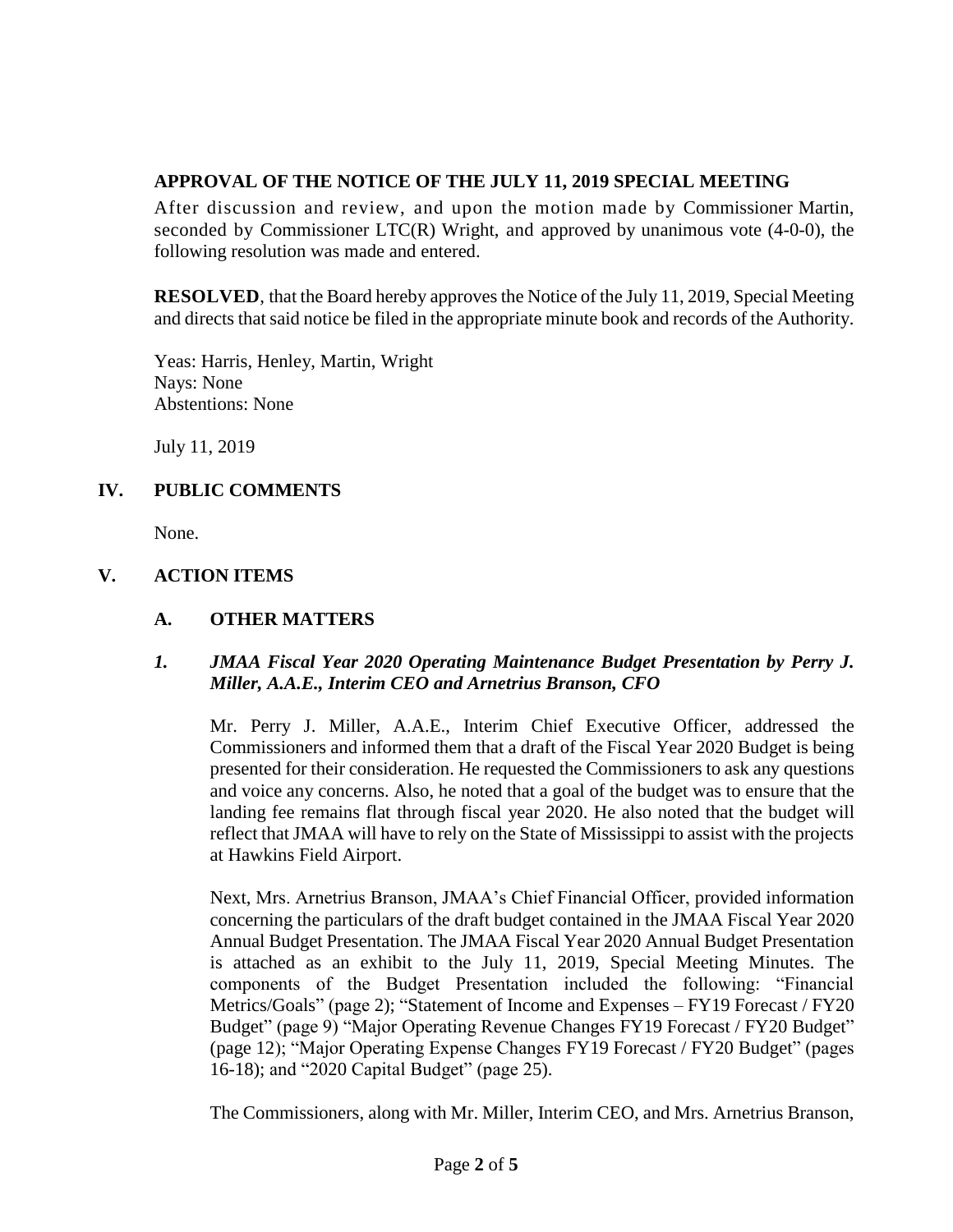CFO, then held some discussion concerning air service development and the departure of Via Airlines from JAN.

In response to an inquiry from Commissioner LTC(R) Wright, Mr. Yul McNair, Business Development Director, informed the Board that Via Airlines is not communicating with any airports throughout the country and that the company's sudden departure from JAN is not an isolated incident.

Chairman Harris then requested that Staff provide the Staff with a presentation on air service development and provide the Board with information as to the operating agreements that JMAA has in place with the airlines.

Mr. Miller confirmed that Staff will present an air service development presentation to the Board during the August 2019 Work Session, and sooner, if possible.

Next, Mr. Miller requested that the Board approve the Fiscal Year 2020 proposed budget.

The Board then resolved the following Resolution.

#### **RESOLUTION CY-2019-98**

# **RESOLUTION APPROVING AND ADOPTING THE 2020 FISCAL YEAR OPERATING AND MAINTENANCE BUDGET AND THE FISCAL YEAR 2020 CAPITAL BUDGET**

Upon motion by Commissioner Martin, seconded by Commissioner LTC(R) Wright, the following **RESOLUTION** was made and approved by majority vote (3-0-1).

**WHEREAS**, the Board of Commissioners (the "Board") of the Jackson Municipal Airport Authority (the "Authority") has reviewed and considered Staff's request for adoption and approval of: (i) the Fiscal Year 2020 Operating & Maintenance Budget; and (ii) the Fiscal Year 2020 Capital Budget, contained in the FY 2020 Budget Presentation Booklet entitled "JMAA Fiscal Year 2020 Annual Budgets," which was distributed to the Board prior to the July 11, 2019, Special Meeting, along with the changes requested by the Commissioners during the July 11, 2019 Special Meeting; and

**WHEREAS**, the key elements of the proposed Operating & Maintenance Budget in Fiscal Year 2020 and Primary Funding Sources for Capital Expenditures are contained in the Memorandum dated July 22, 2019, which is attached as an exhibit to this Resolution.

**IT IS, THEREFORE, RESOLVED** that the Board hereby adopts and approves: (i) the Fiscal Year 2020 Operating & Maintenance Budget; and (ii) the Fiscal Year 2020 Capital Budget, contained in the FY 2020 Budget Presentation Booklet entitled "JMAA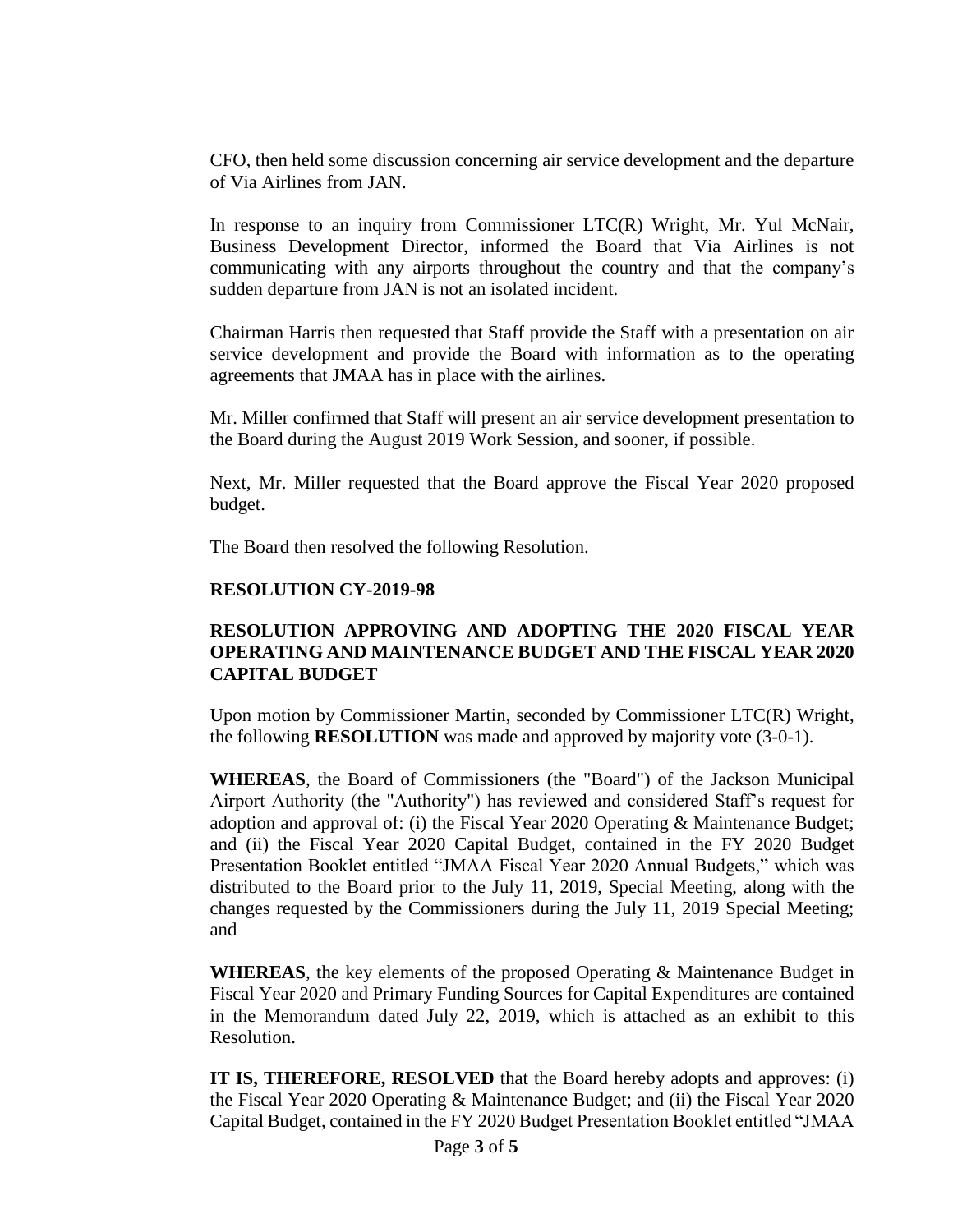Fiscal Year 2020 Annual Budgets," which was distributed to the Board prior to the July 11, 2019 Special Board Meeting, along with the changes requested by the Commissioners during the July 11, 2019 Special Meeting; and

**IT IS, THEREFORE, FURTHER RESOLVED** that the key elements of the proposed Operating & Maintenance Budget for Fiscal Year 2020 and Primary Funding Sources for Capital Expenditures estimated to be undertaken in Fiscal Year 2020 are contained in the Board Memorandum dated July 22, 2019, which is attached as an exhibit to the Resolution herein.

Yeas: Harris, Martin, Wright Nays: None Abstentions: Henley

July 11, 2019

# *2. JMAA Fiscal Year 2020 Operating Maintenance Budget Presentation by Perry J. Miller, A.A.E., Interim CEO and Arnetrius Branson, CFO*

Ms. Branson explained that this request will allow JMAA Staff to transfer funds amongst various accounts within major categories without having to request specific authorization from the Board each time a transfer is needed. Further, she explained that any future transfer will not impact the total revenues, total expenses, or the total board approved budget of any category. She stated that this is because the money would simply move from account to account within each category. Therefore, the budget of each major category will remain the same after each transfer, if any.

#### **RESOLUTION CY-2019-99**

# **RESOLUTION APPROVING JMAA STAFF TO REALIGN COSTS WITHIN THE MAJOR REVENUE/COST CATEGORIES IN THE BUDGET AS NEEDED**

Upon motion by Commissioner LTC(R) Wright, seconded by Commissioner Martin, the following **RESOLUTION** was made and approved by majority vote (3-0-1).

**WHEREAS**, the JMAA Board of Commissioners has considered Staff's request for authorization to realign costs within the major revenue and expense categories in the future JMAA budgets, as needed, by transferring funds among various accounts while not impacting the total revenues and expenditures within each major cost category approved by the Board of Commissioners; and

**WHEREAS**, the total revenues and total expenses or budget of each major category will remain at the amount approved by the Board pursuant to **RESOLUTION CY-2019-98** above or pursuant to any Resolution approving any fiscal year budget in the future, in the event funds are transferred within major accounts pursuant to the Resolution